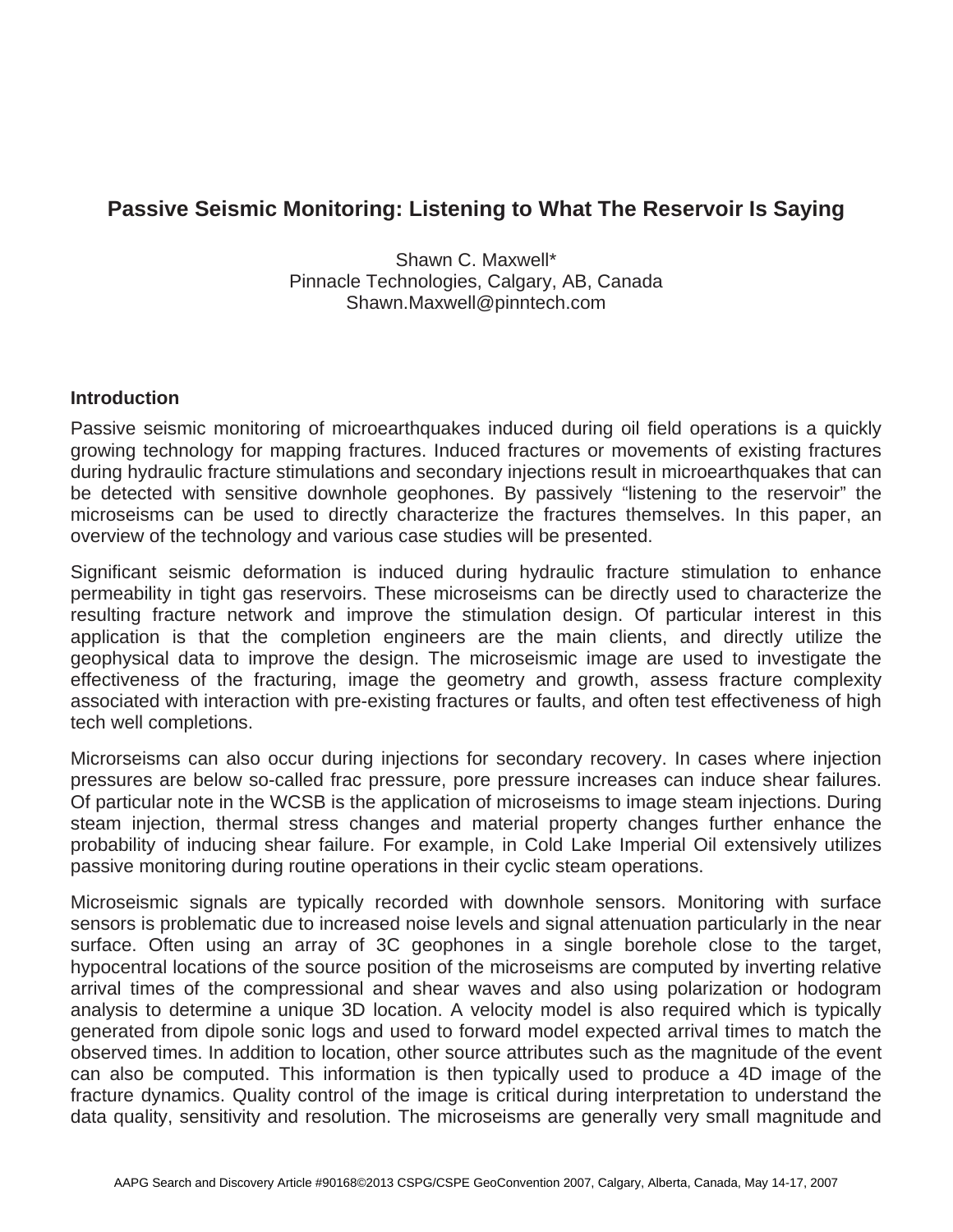the signal strength is attenuated with travel path. This generally limits the effective detection range from a monitoring well, although two or more simultaneous monitoring wells can effectively extend the monitoring range and offer more accurate event locations if signals are recorded on sensors in more than one well. The actual detection distance depends on background noise conditions, seismic attenuation and the microseismic source strength, although targets out to 1 km have been imaged in western Canada.

## **Hydraulic Fracture Stimulations**

The Barnett Shale is one of the main areas where microseismic monitoring is extensively used. Barnett stimulations utilize injections of large volumes of water to stimulate shear slip on preexisting fractures, resulting in high quality microseismic images of the fracture complexity resulting from the interaction with the pre-existing fracture networks. The technology is also extensively used in other fields, including growing application in various fields in Canada. In addition to tight gas, CBM and other unconventional gas plays offer applications where the technology can be used to understand the mechanics of the stimulations.

Figure 1 shows a recent Canadian example where the stimulation design of horizontal laterals was optimized to ensure the stimulation of the complete lateral length.